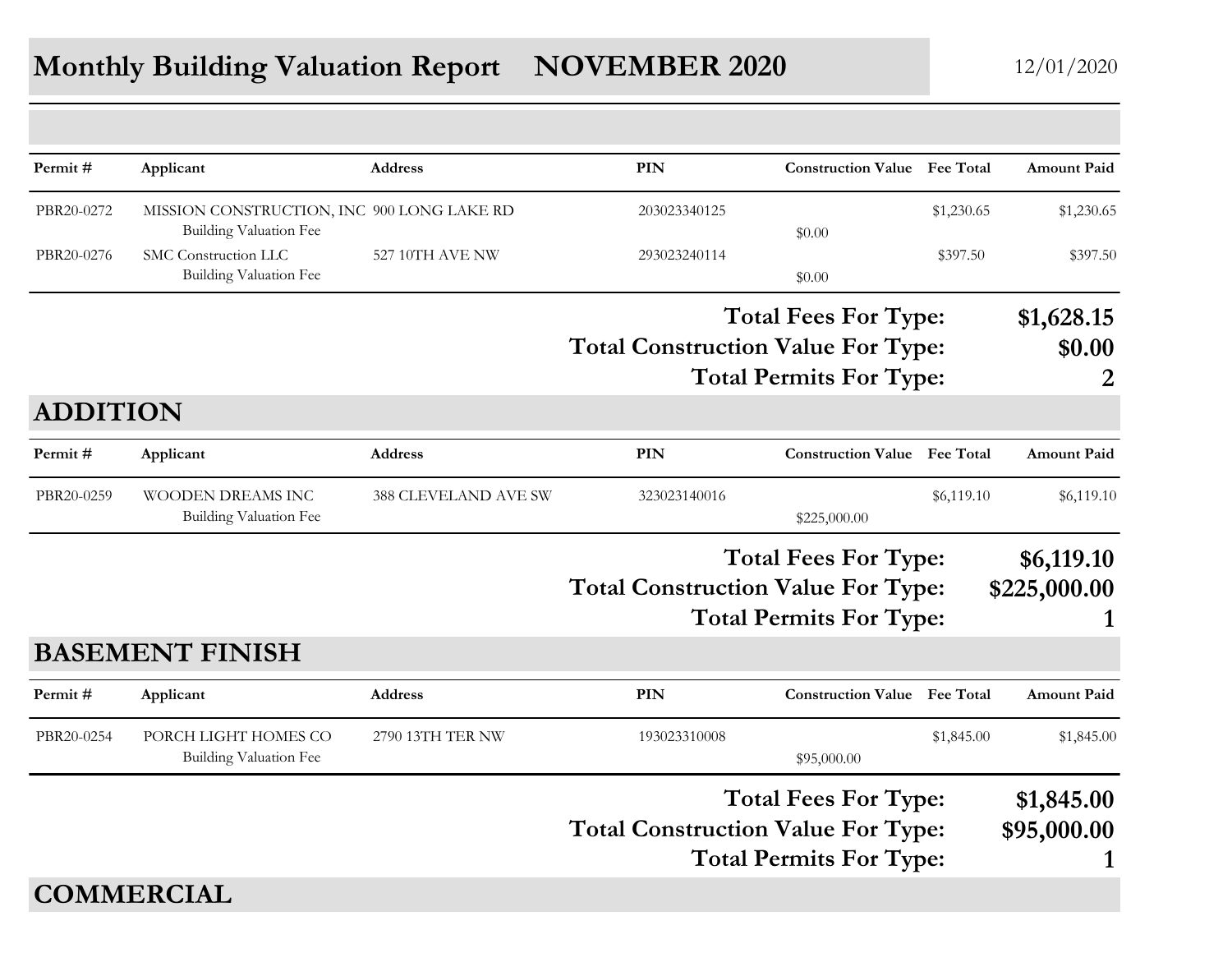| Permit#     | Applicant                                                | Address                | <b>PIN</b>                                | <b>Construction Value</b> Fee Total |             | <b>Amount Paid</b> |
|-------------|----------------------------------------------------------|------------------------|-------------------------------------------|-------------------------------------|-------------|--------------------|
| PE20-0471   | LIVE WIRE ELECTRIC LLC                                   | 1125 SILVER LAKE RD NW | 193023430042                              |                                     | \$222.80    | \$222.80           |
| PE20-0478   | BERD ELECTRIC LLC                                        | 700 7TH ST NW          | 1111111111111                             |                                     | \$13,246.40 | \$13,246.40        |
| PE20-0485   | ELECTRIC FIRE AND SECURITY 1417 10TH ST NW               |                        | 293023220001                              |                                     | \$245.83    | \$245.83           |
| PE20-0489   | <b>BOE ELECTRICAL</b>                                    | 1900 SILVER LAKE RD NW | 183023340076                              |                                     | \$509.05    | \$509.05           |
| PE20-0496   | ELECTRIC FIRE AND SECURITY 1433 10TH ST NW               |                        | 293023220001                              |                                     | \$1,218.00  | \$1,218.00         |
| PE20-0524   | <b>EXCEL ELECTRIC</b>                                    | 343 OLD HIGHWAY 8 NW   | 293023420021                              |                                     | \$390.04    | \$390.04           |
| PE20-0532   | VINCO INC                                                | 50 14TH ST NW          | 203023140011                              |                                     | \$107.68    | \$107.68           |
| PE20-0537   | <b>EGAN COMPANY</b>                                      | 785 OLD HWY 8 NW       | 293023110108                              |                                     | \$67.50     | \$67.50            |
|             |                                                          |                        |                                           | <b>Total Fees For Type:</b>         |             | \$16,007.30        |
|             |                                                          |                        | <b>Total Construction Value For Type:</b> |                                     |             | \$                 |
|             |                                                          |                        |                                           | <b>Total Permits For Type:</b>      |             | 8                  |
|             | <b>COMMERCIAL MECHANICAL</b>                             |                        |                                           |                                     |             |                    |
| Permit#     | Applicant                                                | Address                | <b>PIN</b>                                | <b>Construction Value Fee Total</b> |             | <b>Amount Paid</b> |
| PM20-0410   | MECHANICAL AIR SYSTEMS                                   | 50 14TH ST NW          | 203023140011                              |                                     | \$35.60     | \$35.60            |
| PM20-0422   | AIRTECH THERMEX LLC                                      | 1900 SILVER LAKE RD NW | 183023340076                              |                                     | \$55.75     | \$55.75            |
| PM20-0436   | PERFECTION HEATING AND A 343 OLD HIGHWAY 8 NW            |                        | 293023420021                              |                                     | \$197.42    | \$197.42           |
|             |                                                          |                        |                                           | <b>Total Fees For Type:</b>         |             | \$288.77           |
|             |                                                          |                        | <b>Total Construction Value For Type:</b> |                                     |             | \$                 |
|             |                                                          |                        |                                           |                                     |             |                    |
|             |                                                          |                        |                                           | <b>Total Permits For Type:</b>      |             | 3                  |
| <b>DECK</b> |                                                          |                        |                                           |                                     |             |                    |
| Permit#     | Applicant                                                | Address                | <b>PIN</b>                                | <b>Construction Value</b> Fee Total |             | <b>Amount Paid</b> |
| PBR20-0262  | LINDUS CONSTRUCTION INC<br><b>Building Valuation Fee</b> | 1491 17TH AVE NW       | 193023140119                              |                                     | \$287.50    | \$287.50           |
| PBR20-0277  | APPLE EXTERIORS                                          | 2393 STINSON BLVD      | 183023230016                              | \$7,000.00                          | \$341.55    | \$341.55           |
|             | <b>Building Valuation Fee</b>                            |                        |                                           | \$8,900.00                          |             |                    |
|             |                                                          |                        |                                           | <b>Total Fees For Type:</b>         |             | \$629.05           |
|             |                                                          |                        |                                           |                                     |             |                    |

**Total Construction Value For Type: \$15,900.00**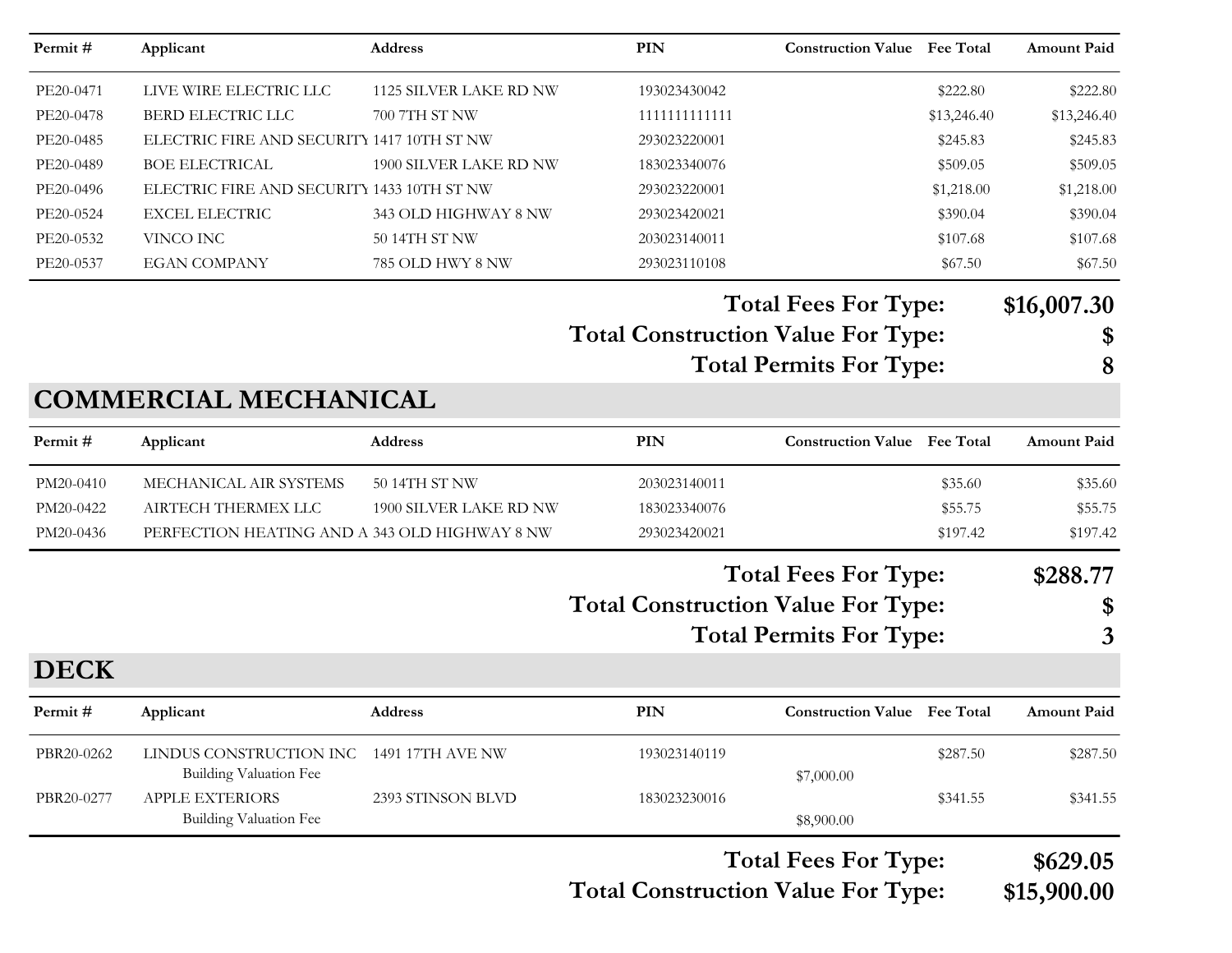**Total Permits For Type: 2**

## **EGRESS**

| Permit#    | Applicant                                                                  | <b>Address</b>                | <b>PIN</b>                                | <b>Construction Value</b> Fee Total                           |          | Amount Paid            |
|------------|----------------------------------------------------------------------------|-------------------------------|-------------------------------------------|---------------------------------------------------------------|----------|------------------------|
| PBR20-0218 | <b>KARI A VASEL</b><br><b>Building Valuation Fee</b>                       | 2407 MOUNDS AVE               | 183023420065                              | \$1,200.00                                                    | \$104.00 | \$104.00               |
| PBR20-0258 | KATHLEEN M THILL<br>Building Valuation Fee                                 | 2469 10TH ST NW               | 303023120025                              | \$5,000.00                                                    | \$232.50 | \$232.50               |
| PBR20-0261 | THE EGRESS WINDOW COMPA 1427 POPPYSEED DR<br><b>Building Valuation Fee</b> |                               | 173023230010                              | \$1,800.00                                                    | \$138.50 | \$138.50               |
| PBR20-0256 | TOYO YOKOYAMA<br>Building Valuation Fee                                    | <b>1804 SILVER LAKE RD NW</b> | 183023340049                              | \$1,000.00                                                    | \$92.50  | \$92.50                |
|            |                                                                            |                               | <b>Total Construction Value For Type:</b> | <b>Total Fees For Type:</b><br><b>Total Permits For Type:</b> |          | \$567.50<br>\$9,000.00 |
|            | <b>FIRE SPRINKLER</b>                                                      |                               |                                           |                                                               |          |                        |
| Permit#    | Applicant                                                                  | Address                       | PIN                                       | <b>Construction Value Fee Total</b>                           |          | <b>Amount Paid</b>     |
| PF20-0070  | FIRE SUPPRESSION SERVICES I 640 VILLAGE DR                                 |                               | 293023130199                              |                                                               | \$146.20 | \$146.20               |
| PF20-0071  | FIRE SUPPRESSION SERVICES I 636 VILLAGE DR                                 |                               | 293023130200                              |                                                               | \$146.20 | \$146.20               |
| PF20-0072  | FIRE SUPPRESSION SERVICES L 644 VILLAGE DR                                 |                               | 293023130198                              |                                                               | \$146.20 | \$146.20               |
| PF20-0073  | FIRE SUPPRESSION SERVICES I 632 VILLAGE DR                                 |                               | 293023130201                              |                                                               | \$146.20 | \$146.20               |
|            |                                                                            |                               |                                           | <b>Total Fees For Type:</b>                                   |          | \$584.80               |
|            |                                                                            |                               | <b>Total Construction Value For Type:</b> |                                                               |          | \$                     |
|            |                                                                            |                               |                                           | <b>Total Permits For Type:</b>                                |          | 4                      |
|            | <b>MECHANICAL</b>                                                          |                               |                                           |                                                               |          |                        |
| Permit#    | Applicant                                                                  | <b>Address</b>                | PIN                                       | <b>Construction Value Fee Total</b>                           |          | Amount Paid            |
| PM20-0411  | PRONTO HEATING AND AIR                                                     | 2868 LAKE DIANE CT            | 183023340052                              |                                                               | \$113.00 | \$113.00               |
| PM20-0412  | SEDGWICK HEATING & AC CO 2300 GREENVIEW DR                                 |                               | 183023430028                              |                                                               | \$65.50  | \$65.50                |
| PM20-0415  | AQUARIUS WATER CONDITION 305 6TH ST NW                                     |                               | 293023140086                              |                                                               | \$65.50  | \$65.50                |
| PM20-0417  | KRINKIE HEATING & AIR                                                      | 1347 PIKE LAKE CT N           | 193023410011                              |                                                               | \$65.50  | \$65.50                |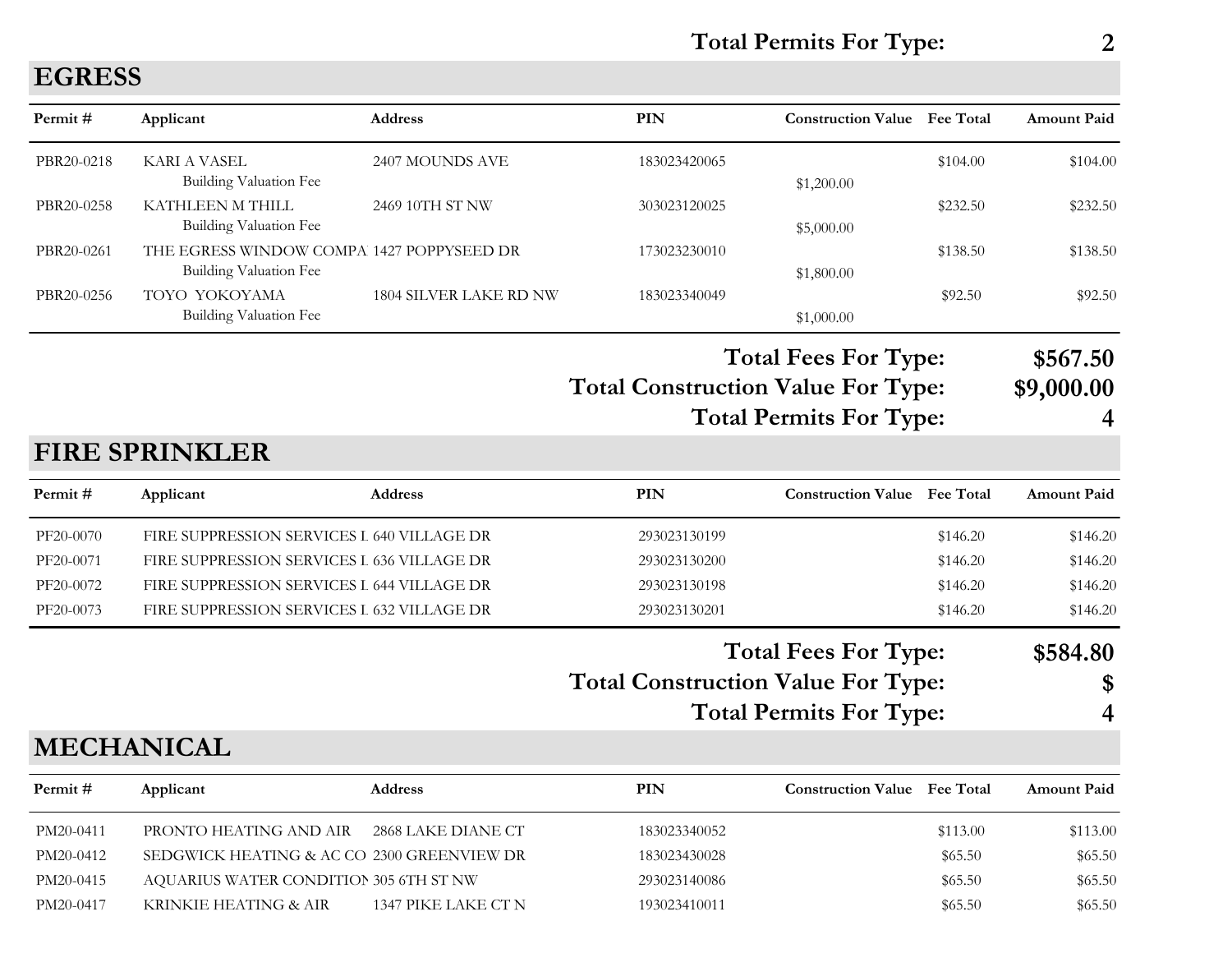| PM20-0418 | CONWAY MECHANICAL                               | <b>1359 NORTHWEST PKWY</b> | 203023410033 | \$65.50  | \$65.50  |
|-----------|-------------------------------------------------|----------------------------|--------------|----------|----------|
| PM20-0416 | PRONTO HEATING AND AIR                          | 1537 17TH AVE NW           | 193023140010 | \$65.50  | \$65.50  |
| PM20-0413 | FIRESIDE HEARTH AND HOME 517 23RD AVE NW        |                            | 303023130047 | \$86.00  | \$86.00  |
| PM20-0419 | <b>IDEAL AIR LLC</b>                            | 678 3RD AVE NW             | 293023140035 | \$65.50  | \$65.50  |
| PM20-0420 | MCQUILLAN BROTHERS PLUMI 500 12TH AVE NW        |                            | 293023230033 | \$113.00 | \$113.00 |
| PM20-0421 | KATHLEEN M BORCHERT                             | 2200 ERIN CT               | 183023130039 | \$65.50  | \$65.50  |
| PM20-0424 | PROFESSIONAL MECHANICAL 911 KNIGHTS BRIDGE RD   |                            | 293023120113 | \$65.50  | \$65.50  |
| PM20-0428 | STANDARD HTG & A/C CO                           | 1021 3RD ST NW             | 293023340024 | \$113.00 | \$113.00 |
| PM20-0427 | FIRESIDE HEARTH AND HOME 998 5TH ST SW          |                            | 323023310046 | \$86.00  | \$86.00  |
| PM20-0426 | FIRESIDE HEARTH AND HOME 909 OLD STEINE CIR     |                            | 203023430058 | \$86.00  | \$86.00  |
| PM20-0429 | MAJESTIC CUSTOM ELECTRIC I 770 9TH AVE NW       |                            | 293023210067 | \$65.50  | \$65.50  |
| PM20-0430 | BONFE'S PLUMBING, HEATING 23 17TH AVE SW        |                            | 313023110006 | \$65.50  | \$65.50  |
| PM20-0425 | SWIFT MECHANICAL INC                            | 2790 13TH TER NW           | 193023310008 | \$65.50  | \$65.50  |
| PM20-0431 | PERFECTION HEATING AND A 2300 17TH ST NW        |                            | 193023120015 | \$65.50  | \$65.50  |
| PM20-0432 | STANDARD HTG & A/C CO                           | 1690 TIOGA BLVD            | 303023410070 | \$113.00 | \$113.00 |
| PM20-0433 | STANDARD HTG & A/C CO                           | 2716 SEMINARY DR           | 303023240093 | \$65.50  | \$65.50  |
| PM20-0435 | <b>CENTRAIRE HEATING</b>                        | 1281 PIKE LAKE DR          | 193023410034 | \$65.50  | \$65.50  |
| PM20-0434 | APOLLO HTG / AFFORDABLE (1430 3RD ST NW         |                            | 293023320008 | \$65.50  | \$65.50  |
| PM20-0437 | PERFECTION HEATING AND A 1476 18TH AVE NW       |                            | 193023140081 | \$445.50 | \$445.50 |
| PM20-0438 | <b>CENTRAIRE HEATING</b>                        | 941 OAKWOOD DR             | 303023110028 | \$65.50  | \$65.50  |
| PM20-0440 | AQUARIUS WATER CONDITION 598 YANKTON COLLEGE LN |                            | 303023230037 | \$65.50  | \$65.50  |
| PM20-0439 | RICCAR HEATING & A/C                            | 648 DRIFTWOOD RD           | 303023240094 | \$65.50  | \$65.50  |
| PM20-0423 | MN PLUMBING & HOME SERVI 1790 20TH AVE NW       |                            | 193023120001 | \$65.50  | \$65.50  |
| PM20-0441 | DESCHENE ENTERPRISES INC 442 10TH AVE NW        |                            | 293023310022 | \$65.50  | \$65.50  |
| PM20-0442 | SWIFT MECHANICAL INC                            | 1593 LONG LAKE RD          | 203023230024 | \$65.50  | \$65.50  |
| PM20-0443 | 323 MECHANICAL LLC                              | 1579 12TH TER NW           | 193023410007 | \$65.50  | \$65.50  |
| PM20-0444 | MCQUILLAN BROTHERS PLUMI 1361 PIKE LAKE DR      |                            | 193023410028 | \$65.50  | \$65.50  |
| PM20-0445 | TWIN CITY HEATING AND AIR 368 3RD AVE SE        |                            | 333023230133 | \$65.50  | \$65.50  |
| PM20-0446 | STANDARD HTG & A/C CO                           | 1837 19TH TER NW           | 183023440039 | \$113.00 | \$113.00 |
| PM20-0447 | GV HEATING AND AIR                              | 1563 16TH TER NW           | 203023220056 | \$65.50  | \$65.50  |
| PM20-0449 | MINNESOTA MECHANICAL LLC 745 11TH AVE NW        |                            | 293023210060 | \$113.00 | \$113.00 |
| PM20-0450 | THE SNELLING CO                                 | 1800 19TH TER NW           | 183023440036 | \$113.00 | \$113.00 |

**Total Construction Value For Type: \$ Total Fees For Type: \$3,132.00 Total Permits For Type: 36**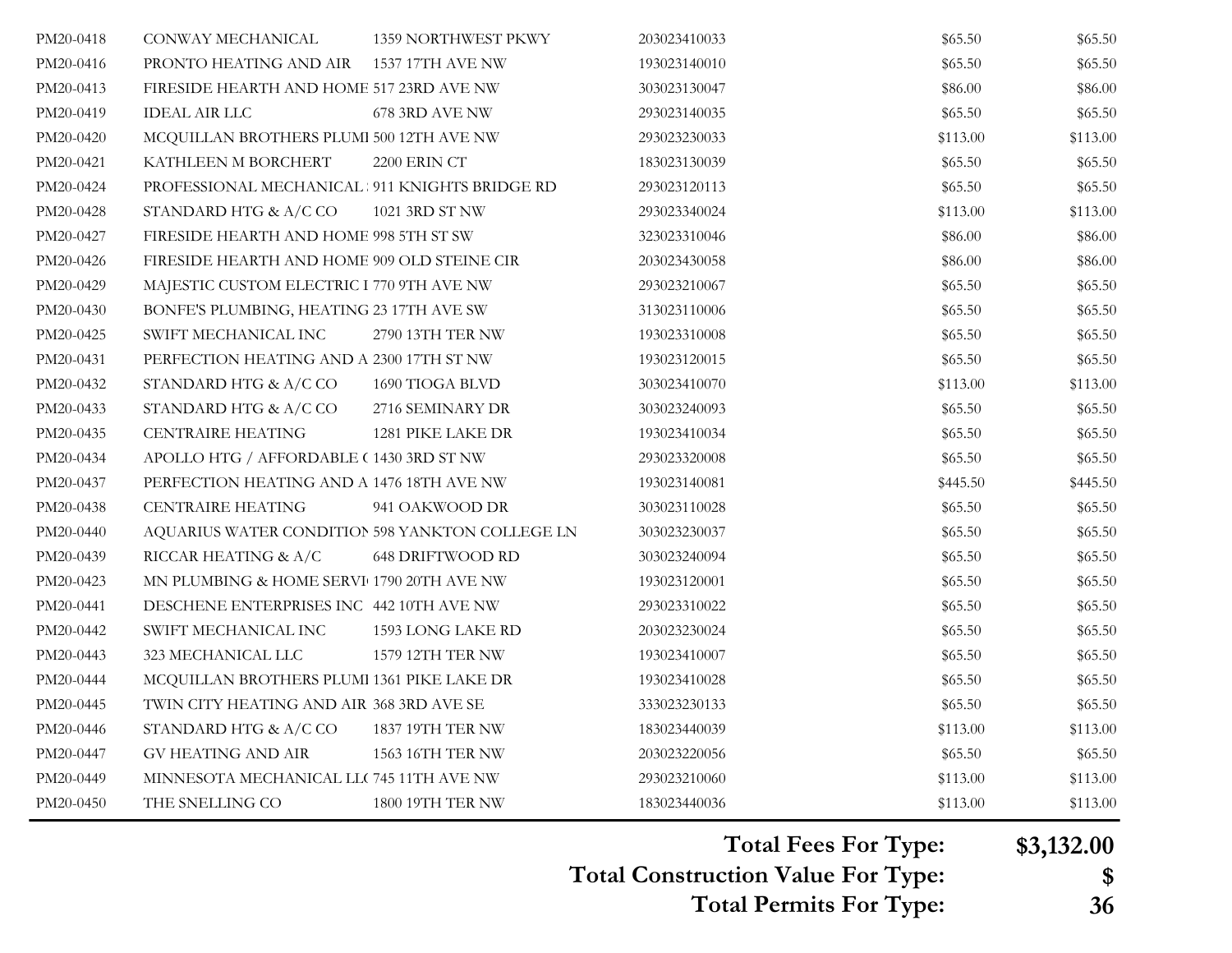**MISC**

| Permit#                                           | Applicant                                                                                                                                                                                              | Address           | <b>PIN</b>                                                   | <b>Construction Value</b> Fee Total                           |                                                | <b>Amount Paid</b>                             |
|---------------------------------------------------|--------------------------------------------------------------------------------------------------------------------------------------------------------------------------------------------------------|-------------------|--------------------------------------------------------------|---------------------------------------------------------------|------------------------------------------------|------------------------------------------------|
| PBR20-0278                                        | <b>APPLE EXTERIORS</b><br><b>Building Valuation Fee</b>                                                                                                                                                | 2393 STINSON BLVD | 183023230016                                                 | \$7,500.00                                                    | \$301.25                                       | \$301.25                                       |
|                                                   |                                                                                                                                                                                                        |                   | <b>Total Construction Value For Type:</b>                    | <b>Total Fees For Type:</b><br><b>Total Permits For Type:</b> |                                                | \$301.25<br>\$7,500.00                         |
| <b>Miscellaneous</b>                              |                                                                                                                                                                                                        |                   |                                                              |                                                               |                                                |                                                |
| Permit#                                           | Applicant                                                                                                                                                                                              | Address           | <b>PIN</b>                                                   | <b>Construction Value</b> Fee Total                           |                                                | <b>Amount Paid</b>                             |
| PE19-0169                                         | HUNT ELECTRIC CORPORATIO 1800 5TH ST NW                                                                                                                                                                |                   | 303023140087                                                 |                                                               | \$304.00                                       | \$304.00                                       |
|                                                   |                                                                                                                                                                                                        |                   | <b>Total Construction Value For Type:</b>                    | <b>Total Fees For Type:</b><br><b>Total Permits For Type:</b> |                                                | \$304.00<br>\$                                 |
|                                                   | <b>MISCELLANEOUS</b>                                                                                                                                                                                   |                   |                                                              |                                                               |                                                |                                                |
| Permit#                                           | Applicant                                                                                                                                                                                              | Address           | <b>PIN</b>                                                   | <b>Construction Value</b> Fee Total                           |                                                | <b>Amount Paid</b>                             |
| PM20-0395<br>PP20-0307<br>PBR20-0271<br>PP20-0323 | <b>CLIMATE MAKERS INC</b><br>MODERN HEATING AND AIR C 900 LONG LAKE RD<br>MISSION CONSTRUCTION, INC 900 LONG LAKE RD<br><b>Building Valuation Fee</b><br>LIBERTY PLUMBING COMPANY 400 OLD HIGHWAY 8 NW | 1101 BLACK OAK DR | 193023340051<br>203023340125<br>203023340125<br>293023310057 | \$46,015.00                                                   | \$1,372.48<br>\$27.50<br>\$1,278.65<br>\$69.90 | \$1,372.48<br>\$27.50<br>\$1,278.65<br>\$69.90 |
|                                                   | <b>NEW RESIDENTIAL</b>                                                                                                                                                                                 |                   | <b>Total Construction Value For Type:</b>                    | <b>Total Fees For Type:</b><br><b>Total Permits For Type:</b> |                                                | \$2,748.53<br>\$46,015.00                      |
|                                                   |                                                                                                                                                                                                        |                   |                                                              |                                                               |                                                |                                                |
| Permit#                                           | Applicant                                                                                                                                                                                              | Address           | PIN                                                          | <b>Construction Value</b> Fee Total                           |                                                | <b>Amount Paid</b>                             |
| PBR20-0265                                        | PULTE HOMES OF MINNESOTA 645 VILLAGE DR                                                                                                                                                                |                   | 293023130215                                                 |                                                               | \$5,793.88                                     | \$5,793.88                                     |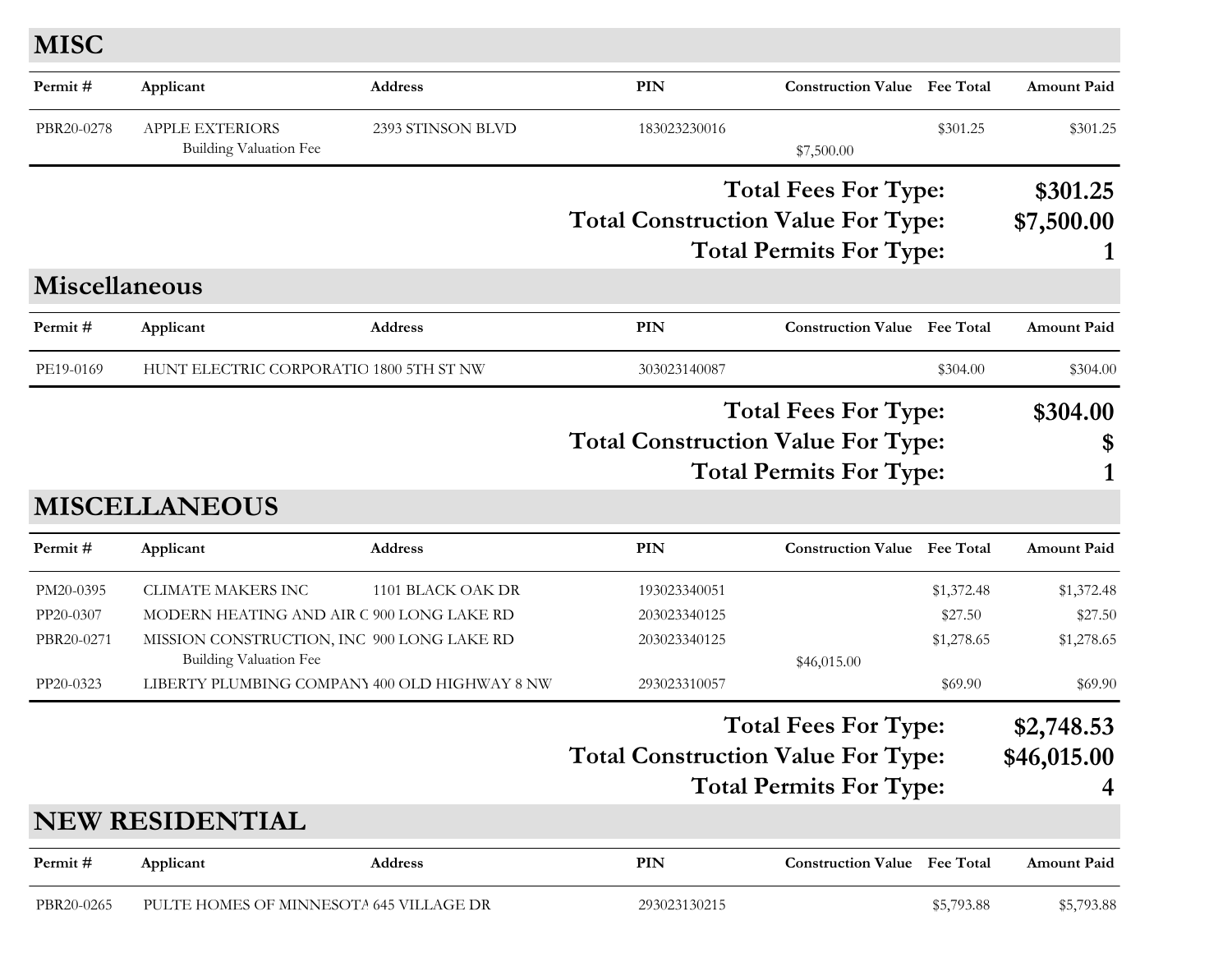|             | Building Valuation Fee                                            |                              |                                           | \$182,000.00                        |            |                    |
|-------------|-------------------------------------------------------------------|------------------------------|-------------------------------------------|-------------------------------------|------------|--------------------|
| PBR20-0267  | PULTE HOMES OF MINNESOTA 649 VILLAGE DR                           |                              | 293023130214                              |                                     | \$5,793.88 | \$5,793.88         |
|             | Building Valuation Fee                                            |                              |                                           | \$182,000.00                        |            |                    |
| PBR20-0268  | PULTE HOMES OF MINNESOTA 653 VILLAGE DR<br>Building Valuation Fee |                              | 293023130213                              | \$182,000.00                        | \$5,793.88 | \$5,793.88         |
|             |                                                                   |                              |                                           |                                     |            |                    |
|             |                                                                   |                              |                                           | <b>Total Fees For Type:</b>         |            | \$17,381.64        |
|             |                                                                   |                              | <b>Total Construction Value For Type:</b> |                                     |            | \$546,000.00       |
|             |                                                                   |                              |                                           | <b>Total Permits For Type:</b>      |            | 3                  |
|             |                                                                   | NEW RESIDENTIAL CONSTRUCTION |                                           |                                     |            |                    |
| Permit#     | Applicant                                                         | <b>Address</b>               | <b>PIN</b>                                | <b>Construction Value</b> Fee Total |            | <b>Amount Paid</b> |
| PBR20-0244  | RICK BEYER CONSTRUCTION I 2082 CEDAR DR                           |                              | 183023120066                              |                                     | \$3,040.50 | \$3,040.50         |
|             | <b>BUILDING VALUATION FEE</b>                                     |                              |                                           | \$200,000.00                        |            |                    |
|             |                                                                   |                              |                                           | <b>Total Fees For Type:</b>         |            | \$3,040.50         |
|             |                                                                   |                              | <b>Total Construction Value For Type:</b> |                                     |            | \$200,000.00       |
|             |                                                                   |                              |                                           | <b>Total Permits For Type:</b>      |            |                    |
|             |                                                                   |                              |                                           |                                     |            | 1                  |
| <b>OFP</b>  |                                                                   |                              |                                           |                                     |            |                    |
| Permit#     | Applicant                                                         | <b>Address</b>               | PIN                                       | <b>Construction Value Fee Total</b> |            | <b>Amount Paid</b> |
| POFP-0011   | STONY LAKE PROPERTIES INC 2483 15TH ST NW                         |                              | 193023130164                              |                                     | \$45.00    | \$45.00            |
| POFP-0012   | GARDEN VIEW APARTMENTS I 1417 10TH ST NW                          |                              | 293023220001                              |                                     | \$926.92   | \$926.92           |
| POFP-0013   | GARDEN VIEW APARTMENTS I 1219 10TH ST NW                          |                              | 293023220001                              |                                     | \$969.50   | \$969.50           |
| POFP-0015   | PIKE LAKE Q LLC                                                   | 1476 20TH AVE NW             | 193023130302                              |                                     | \$144.00   | \$144.00           |
| POFP-0016   | PIKE LAKE Q LLC                                                   | 1476 20TH AVE NW             | 193023130302                              |                                     | \$234.00   | \$234.00           |
| POFP-0017   | PIKE LAKE Q LLC                                                   | 1476 20TH AVE NW             | 193023130302                              |                                     | \$18.00    | \$18.00            |
| POFP-0018   | PIKE LAKE Q LLC                                                   | 1476 20TH AVE NW             | 193023130302                              |                                     | \$31.00    | \$31.00            |
| POFP-0019   | PIKE LAKE Q LLC                                                   | 2050 14TH ST NW              | 193023130302                              |                                     | \$338.75   | \$338.75           |
| POFP20-0020 | <b>HAROLD W ERKS</b>                                              | 2349 15TH ST NW              | 193023130142                              |                                     | \$60.00    | \$60.00            |
| POFP-0014   | LINDA K HARMON                                                    | 360 WYNDHAM CIR E            | 303023310021                              |                                     | \$40.00    | \$40.00            |
| POFP20-0022 | <b>VUONG H NGUYEN</b>                                             | 534 FAIRFIELD DR NW          | 303023130060                              |                                     | \$60.00    | \$60.00            |
| PPOFP-0003  | PULTE HOMES OF MINNESOTA 724 MIDTOWN LN                           |                              | 293023120161                              |                                     | \$55.00    | \$55.00            |
| POFP-0005   | PULTE HOMES OF MINNESOTA 742 MIDTOWN LN                           |                              | 293023120158                              |                                     | \$55.00    | \$55.00            |
| POFP-0008   | PULTE HOMES OF MINNESOTA 730 MIDTOWN LN                           |                              | 293023120160                              |                                     | \$55.00    | \$55.00            |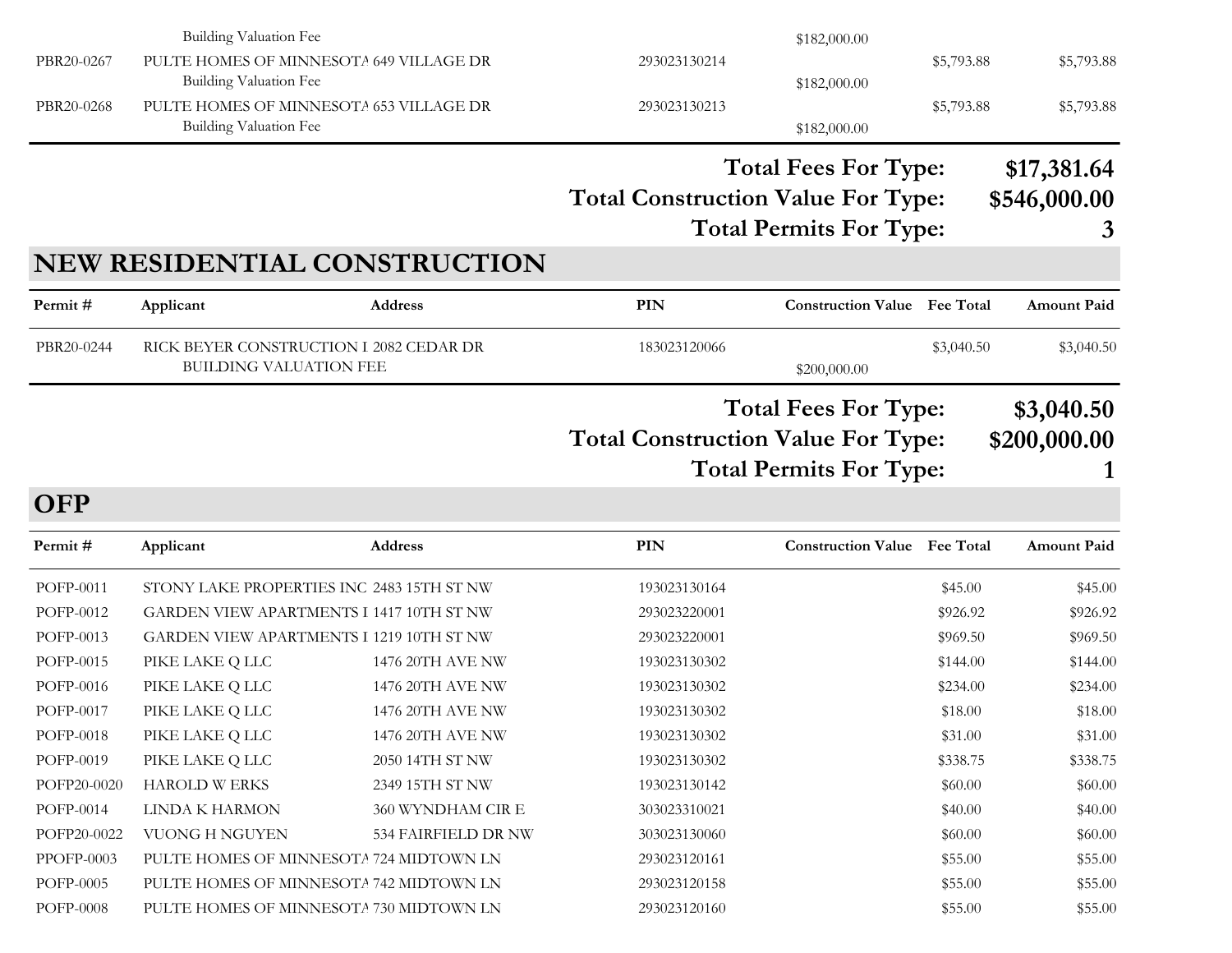| POFP-0007   | PULTE HOMES OF MINNESOTA 736 MIDTOWN LN |                   | 293023120159 | \$55.00  | \$55.00  |
|-------------|-----------------------------------------|-------------------|--------------|----------|----------|
|             | POFP20-0023 KATIE PROMERSBERGER         | 2554 ORIOLE LN    | 183023110033 | \$80.00  | \$80.00  |
|             | POFP20-0024 DENNIS J GULDAN             | 563 17TH AVE NW   | 303023140081 | \$150.00 | \$150.00 |
| POFP20-0026 | HELENA BIGOS                            | 2324 SILVER LN    | 313023130004 | \$80.00  | \$80.00  |
|             | POFP20-0029 PATRICK JOSEPH BRADY        | 1705 LONG LAKE RD | 203023220018 | \$45.00  | \$45.00  |

## **Total Fees For Type: \$3,442.17**

## **Total Construction Value For Type: \$**

**Total Permits For Type: 19**

### **PLUMBING**

| Permit#            | Applicant                                    | <b>Address</b>         | PIN                                       | <b>Construction Value Fee Total</b>           | <b>Amount Paid</b> |
|--------------------|----------------------------------------------|------------------------|-------------------------------------------|-----------------------------------------------|--------------------|
| PP20-0308          | <b>WELTER &amp; BLAYLOCK</b>                 | <b>2200 ERIN CT</b>    | 183023130039                              | \$71.25                                       | \$71.25            |
| PP20-0306          | TERRY NELSON PLUMBING IN 1359 NORTHWEST PKWY |                        | 203023410033                              | \$84.04                                       | \$84.04            |
| PP20-0310          | CENTER POINT PLUMBING                        | 2790 13TH TER NW       | 193023310008                              | \$75.90                                       | \$75.90            |
| PP20-0313          | MIDWEST PLUMBING                             | 2082 CEDAR DR          | 183023120066                              | \$156.50                                      | \$156.50           |
| PP20-0312          | MICHAEL J YATES                              | 1138 PIKE LAKE CIR     | 203023330020                              | \$249.50                                      | \$249.50           |
| PP20-0319          | TOYO YOKOYAMA                                | 1804 SILVER LAKE RD NW | 183023340049                              | \$69.75                                       | \$69.75            |
|                    |                                              |                        |                                           | <b>Total Fees For Type:</b>                   | \$706.94           |
|                    |                                              |                        | <b>Total Construction Value For Type:</b> |                                               | \$                 |
|                    |                                              |                        |                                           | <b>Total Permits For Type:</b>                | 6                  |
| Remodel            |                                              |                        |                                           |                                               |                    |
| Permit#            | Applicant                                    | <b>Address</b>         | <b>PIN</b>                                | <b>Construction Value</b><br><b>Fee Total</b> | <b>Amount Paid</b> |
| PM20-0362          | COOL AIR MECHANICAL, INC. 2700 RICE CREEK RD |                        | 183023310060                              | \$656.49                                      | \$656.49           |
|                    |                                              |                        |                                           | <b>Total Fees For Type:</b>                   | \$656.49           |
|                    |                                              |                        | <b>Total Construction Value For Type:</b> |                                               | \$                 |
|                    |                                              |                        |                                           | <b>Total Permits For Type:</b>                |                    |
| <b>RESIDENTIAL</b> |                                              |                        |                                           |                                               |                    |
| Permit #           | Applicant                                    | Address                | PIN                                       | <b>Construction Value</b> Fee Total           | <b>Amount Paid</b> |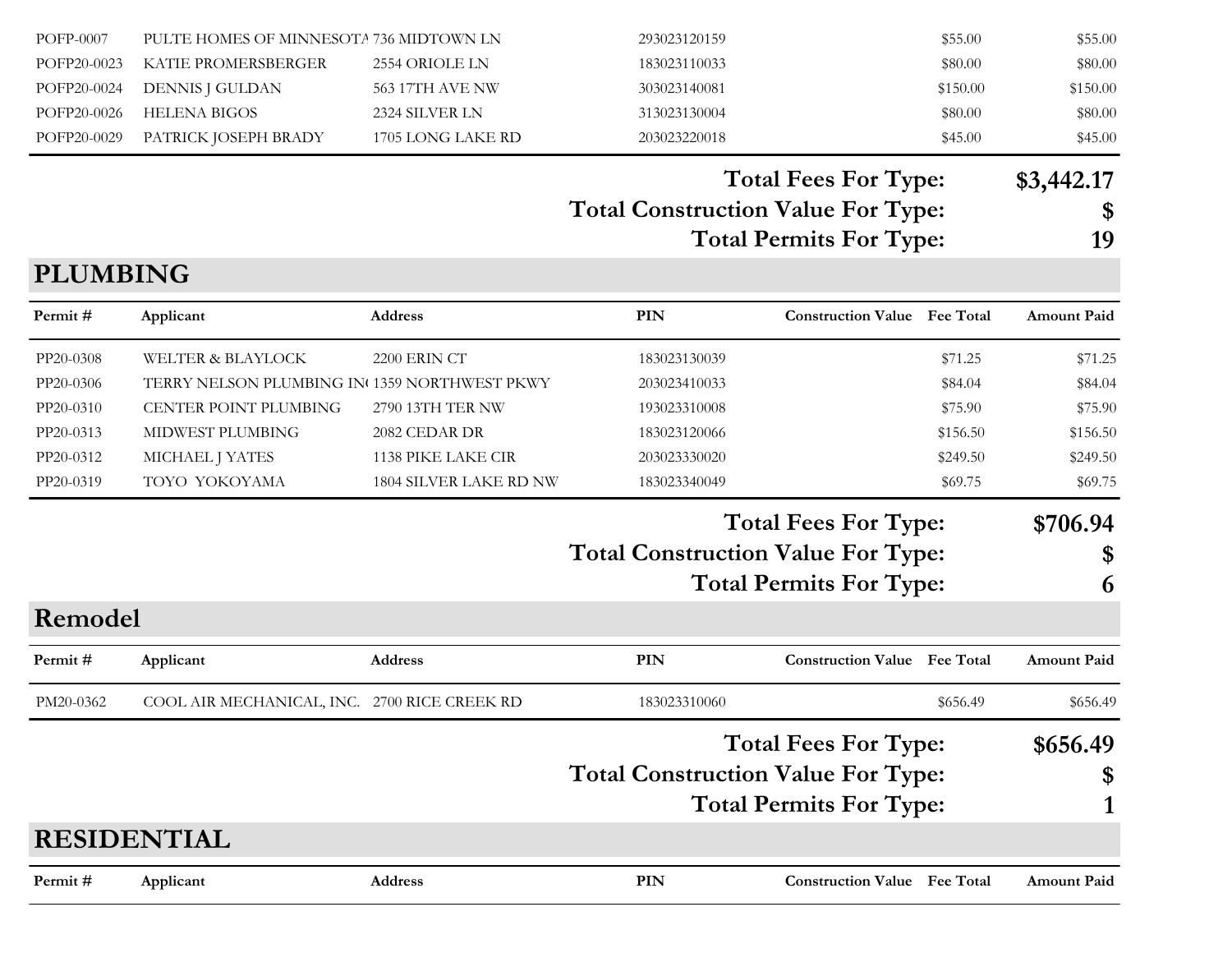| PE20-0472 | NORDEAST ELECTRIC INC                        | 92 19TH AVE SW            | 313023110097 | \$128.00 | \$128.00 |
|-----------|----------------------------------------------|---------------------------|--------------|----------|----------|
| PE20-0470 | ATLANTIC ELECTRIC LLC                        | 521 9TH AVE NW            | 293023240129 | \$68.00  | \$68.00  |
| PE20-0474 | BEN OTTO ELECTRIC LLC                        | <b>650 DEVINE DR</b>      | 203023130013 | \$128.00 | \$128.00 |
| PE20-0475 | RANDY'S ELECTRIC                             | 2970 VALLEY VIEW LN       | 183023220014 | \$68.00  | \$68.00  |
| PE20-0476 | EARLYBIRD ELECTRIC                           | 2530 LONGVIEW DR          | 183023120032 | \$128.00 | \$128.00 |
| PE20-0477 | J ALEXANDER ELECTRIC INC                     | 1820 SKY HIGH DR          | 313023140006 | \$178.00 | \$178.00 |
| PE20-0479 | SOUTH SIDE ELECTRIC INC                      | 1476 18TH AVE NW          | 193023140081 | \$178.00 | \$178.00 |
| PE20-0473 | Brichacek Electric Inc                       | <b>227 15TH AVE NW</b>    | 293023330045 | \$128.00 | \$128.00 |
| PE20-0480 | TOMMYS ELECTRIC                              | 2868 LAKE DIANE CT        | 183023340052 | \$68.00  | \$68.00  |
| PE20-0482 | POWERHOUSE ELECTRIC                          | 2300 GREENVIEW DR         | 183023430028 | \$58.00  | \$58.00  |
| PE20-0481 | SUBURBAN ELECTRIC                            | 2049 16TH ST NW           | 193023130019 | \$68.00  | \$68.00  |
| PE20-0462 | PHASE ELECTRIC                               | 624 VILLAGE DR            | 293023130203 | \$208.00 | \$208.00 |
| PE20-0463 | PHASE ELECTRIC                               | <b>644 VILLAGE DR</b>     | 293023130198 | \$208.00 | \$208.00 |
| PE20-0464 | PHASE ELECTRIC                               | <b>640 VILLAGE DR</b>     | 293023130199 | \$208.00 | \$208.00 |
| PE20-0465 | PHASE ELECTRIC                               | <b>636 VILLAGE DR</b>     | 293023130200 | \$208.00 | \$208.00 |
| PE20-0466 | PHASE ELECTRIC                               | <b>632 VILLAGE DR</b>     | 293023130201 | \$208.00 | \$208.00 |
| PE20-0467 | PHASE ELECTRIC                               | <b>628 VILLAGE DR</b>     | 293023130202 | \$208.00 | \$208.00 |
| PE20-0483 | FINE LINE ELECTRIC INC                       | 316 1ST AVE SE            | 333023230103 | \$68.00  | \$68.00  |
| PE20-0484 | READY WATT ELECTRIC                          | 275 KIMBERLY DR           | 303023440038 | \$178.00 | \$178.00 |
| PE20-0486 | TOMMYS ELECTRIC                              | 1537 17TH AVE NW          | 193023140010 | \$68.00  | \$68.00  |
| PE20-0487 | EARLYBIRD ELECTRIC                           | 1901 26TH AVE NW          | 183023340045 | \$128.00 | \$128.00 |
| PE20-0491 | MERCURY ELECTRIC CORPORA 1058 PIKE LAKE DR   |                           | 193023440036 | \$128.00 | \$128.00 |
| PE20-0488 | HI TECH ELECTRICAL CONTRA 1021 2ND ST NW     |                           | 293023340048 | \$128.00 | \$128.00 |
| PE20-0492 | <b>SECO ELECTRIC</b>                         | 534 FAIRFIELD DR NW       | 303023130060 | \$68.00  | \$68.00  |
| PE20-0493 | THE ELECTRICAL CONNECTIO 1305 NORTHWEST PKWY |                           | 203023420030 | \$128.00 | \$128.00 |
| PE20-0494 | NORDEAST ELECTRIC INC                        | <b>658 CONTINENTAL DR</b> | 323023330015 | \$128.00 | \$128.00 |
| PE20-0497 | SUBURBAN ELECTRIC                            | 20 OAKWOOD DR             | 313023110106 | \$68.00  | \$68.00  |
| PE20-0498 | MINUTEMAN ELECTRIC LLC                       | 624 20TH AVE NW           | 303023140041 | \$128.00 | \$128.00 |
| PE20-0499 | POWERHOUSE ELECTRIC                          | 1550 3RD ST NW            | 293023320012 | \$68.00  | \$68.00  |
| PE20-0500 | FINE LINE ELECTRIC INC                       | 3234 INNSBRUCK DR         | 193023320002 | \$68.00  | \$68.00  |
| PE20-0501 | HUNT ELECTRIC CORPORATIO 2386 BRIGHTON LN    |                           | 183023140033 | \$68.00  | \$68.00  |
| PE20-0502 | <b>GENUINE ELECTRIC LLC</b>                  | 1325 PIKE LAKE CT N       | 193023410009 | \$128.00 | \$128.00 |
| PE20-0503 | <b>GENUINE ELECTRIC LLC</b>                  | <b>56 16TH AVE SW</b>     | 313023110010 | \$128.00 | \$128.00 |
| PE20-0504 | PHASE ELECTRIC                               | 676 VILLAGE DR            | 293023130197 | \$208.00 | \$208.00 |
| PE20-0505 | PHASE ELECTRIC                               | 649 VILLAGE DR            | 293023130214 | \$208.00 | \$208.00 |
| PE20-0506 | PHASE ELECTRIC                               | 621 VILLAGE DR            | 293023130221 | \$208.00 | \$208.00 |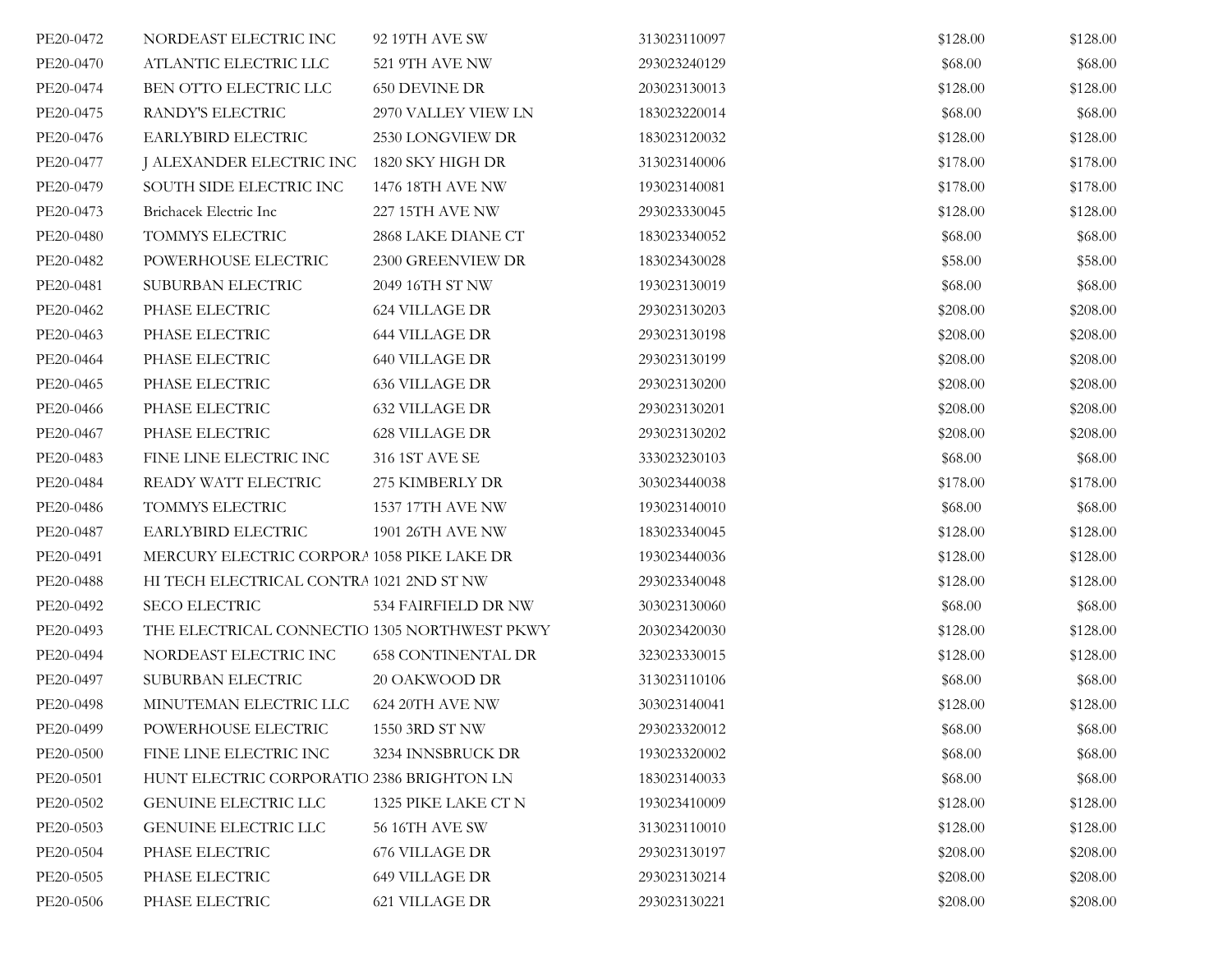| PE20-0507 | PHASE ELECTRIC                              | 629 VILLAGE DR            | 293023130219 | \$208.00 | \$208.00 |
|-----------|---------------------------------------------|---------------------------|--------------|----------|----------|
| PE20-0508 | PHASE ELECTRIC                              | <b>657 VILLAGE DR</b>     | 293023130212 | \$208.00 | \$208.00 |
| PE20-0509 | PHASE ELECTRIC                              | <b>645 VILLAGE DR</b>     | 293023130215 | \$208.00 | \$208.00 |
| PE20-0510 | PHASE ELECTRIC                              | <b>688 VILLAGE DR</b>     | 293023130194 | \$208.00 | \$208.00 |
| PE20-0511 | PHASE ELECTRIC                              | <b>633 VILLAGE DR</b>     | 293023130218 | \$208.00 | \$208.00 |
| PE20-0512 | PHASE ELECTRIC                              | <b>653 VILLAGE DR</b>     | 293023130213 | \$208.00 | \$208.00 |
| PE20-0513 | PHASE ELECTRIC                              | <b>684 VILLAGE DR</b>     | 293023130195 | \$208.00 | \$208.00 |
| PE20-0514 | PHASE ELECTRIC                              | <b>625 VILLAGE DR</b>     | 293023130220 | \$208.00 | \$208.00 |
| PE20-0515 | PHASE ELECTRIC                              | <b>665 VILLAGE DR</b>     | 293023130210 | \$208.00 | \$208.00 |
| PE20-0516 | PHASE ELECTRIC                              | <b>698 VILLAGE DR</b>     | 293023130192 | \$208.00 | \$208.00 |
| PE20-0517 | PHASE ELECTRIC                              | <b>680 VILLAGE DR</b>     | 293023130196 | \$208.00 | \$208.00 |
| PE20-0518 | PHASE ELECTRIC                              | <b>661 VILLAGE DR</b>     | 293023130211 | \$208.00 | \$208.00 |
| PE20-0519 | PHASE ELECTRIC                              | <b>641 VILLAGE DR</b>     | 293023130216 | \$208.00 | \$208.00 |
| PE20-0520 | PHASE ELECTRIC                              | <b>694 VILLAGE DR</b>     | 293023130193 | \$208.00 | \$208.00 |
| PE20-0521 | PHASE ELECTRIC                              | <b>637 VILLAGE DR</b>     | 293023130217 | \$208.00 | \$208.00 |
| PE20-0522 | POWERHOUSE ELECTRIC                         | 1100 ROBIN CT             | 193023430013 | \$68.00  | \$68.00  |
| PE20-0523 | RAVEN ELECTRIC LLC                          | 2082 CEDAR DR             | 183023120066 | \$128.00 | \$128.00 |
| PE20-0525 | CAROL E FREY                                | 821 8TH AVE NW            | 293023120033 | \$68.00  | \$68.00  |
| PE20-0526 | POWERHOUSE ELECTRIC                         | 1281 PIKE LAKE DR         | 193023410034 | \$68.00  | \$68.00  |
| PE20-0527 | D R ELECTRIC LLC                            | <b>691 CONTINENTAL DR</b> | 323023330040 | \$68.00  | \$68.00  |
| PE20-0528 | SUBURBAN ELECTRIC                           | 2228 DAISY CT             | 183023140095 | \$58.00  | \$58.00  |
| PE20-0531 | <b>BASSING ELECTRIC INC</b>                 | 1359 NORTHWEST PKWY       | 203023410033 | \$128.00 | \$128.00 |
| PE20-0529 | TOYO YOKOYAMA                               | 1804 SILVER LAKE RD NW    | 183023340049 | \$68.00  | \$68.00  |
| PE20-0535 | KING ELECTRICAL SYSTEMS                     | 1783 18TH AVE NW          | 193023110032 | \$128.00 | \$128.00 |
| PE20-0533 | ATIR ELECTRIC CORPORATION 533 DRIFTWOOD CIR |                           | 303023240049 | \$68.00  | \$68.00  |
| PE20-0534 | THE ELECTRICAL CONNECTIO 1899 20TH AVE NW   |                           | 183023440055 | \$68.00  | \$68.00  |
| PE20-0536 | <b>GV HEATING AND AIR</b>                   | 1563 16TH TER NW          | 203023220056 | \$68.00  | \$68.00  |
| PE20-0539 | RANDY'S ELECTRIC                            | <b>242 2ND AVE SE</b>     | 333023230065 | \$68.00  | \$68.00  |
| PE20-0538 | <b>EXCEL ELECTRIC</b>                       | 584 RIVIERA DR            | 323023320040 | \$68.00  | \$68.00  |
| PE20-0540 | H & J ELECTRIC                              | 1104 PIKE LAKE DR         | 193023440033 | \$68.00  | \$68.00  |
| PE20-0544 | KEVIN AHLERS ELECTRIC LLC 2749 13TH TER NW  |                           | 193023310035 | \$128.00 | \$128.00 |

**Total Fees For Type: \$9,186.00**

**Total Construction Value For Type: \$**

**Total Permits For Type: 67**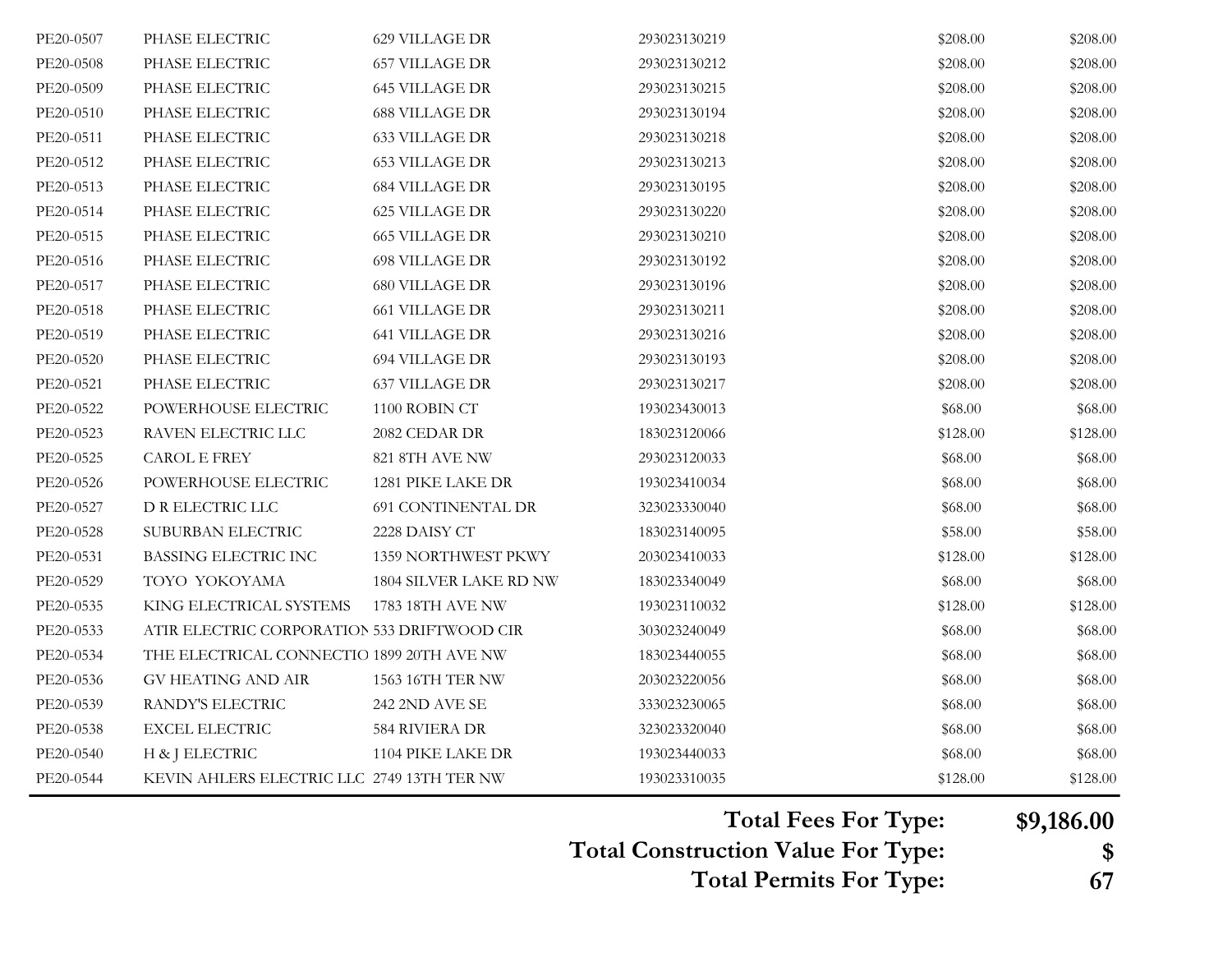## **ROOFING**

| Permit#    | Applicant                                                                       | Address           | <b>PIN</b>                                | <b>Construction Value</b> Fee Total                                 |          | <b>Amount Paid</b>             |
|------------|---------------------------------------------------------------------------------|-------------------|-------------------------------------------|---------------------------------------------------------------------|----------|--------------------------------|
| PB20-0424  | EVERGREEN CONSTRUCTION 1728 PENINSULA DR<br><b>Building Valuation Fee</b>       |                   | 203023210002                              | \$10,000.00                                                         | \$254.00 | \$254.00                       |
| PB20-0434  | AMERICAN BUILDING CONTR/ 2587 RAINBOW LN<br>Building Valuation Fee              |                   | 183023110045                              | \$12,000.00                                                         | \$291.00 | \$291.00                       |
| PB20-0438  | ALL AROUND PROPERTY PRES: 343 OLD HIGHWAY 8 NW<br><b>Building Valuation Fee</b> |                   | 293023420021                              | \$8,500.00                                                          | \$235.25 | \$235.25                       |
| PB20-0450  | CLEAR CHOICE RESTORATION 2183 MOUNDS AVE<br>Building Valuation Fee              |                   | 183023420081                              | \$5,250.00                                                          | \$179.63 | \$179.63                       |
| PB20-0459  | Gloria L Borjon Valenzuela<br>Building Valuation Fee                            | 533 4TH AVE NW    | 293023140095                              | \$3,500.00                                                          | \$142.75 | \$142.75                       |
|            |                                                                                 |                   | <b>Total Construction Value For Type:</b> | <b>Total Fees For Type:</b><br><b>Total Permits For Type:</b>       |          | \$1,102.63<br>\$39,250.00<br>5 |
|            | <b>ROOFING/SIDING</b>                                                           |                   |                                           |                                                                     |          |                                |
| Permit#    | Applicant                                                                       | Address           | <b>PIN</b>                                | <b>Construction Value</b> Fee Total                                 |          | <b>Amount Paid</b>             |
| PB20-0448  | <b>APPLE EXTERIORS</b><br>Building Valuation Fee                                | 2393 STINSON BLVD | 183023230016                              | \$27,000.00                                                         | \$543.50 | \$543.50                       |
| PB20-0449  | FIT THE BILL CONSTRUCTION 221 2ND AVE SE<br><b>Building Valuation Fee</b>       |                   | 333023230057                              | \$19,000.00                                                         | \$420.50 | \$420.50                       |
| PB20-0460  | TACHENY EXTERIORS<br><b>Building Valuation Fee</b>                              | 17 32ND AVE NW    | 303023330020                              | \$27,634.00                                                         | \$556.32 | \$556.32                       |
|            |                                                                                 |                   | <b>Total Construction Value For Type:</b> | <b>Total Fees For Type:</b><br><b>Total Permits For Type:</b><br>ノエ |          | \$1,520.32<br>\$73,634.00<br>3 |
|            | <b>SAINT ANTHONY</b>                                                            |                   |                                           |                                                                     |          |                                |
| Permit#    | Applicant                                                                       | Address           | <b>PIN</b>                                | <b>Construction Value</b> Fee Total                                 |          | <b>Amount Paid</b>             |
| PSA20-0098 | <b>CITY OF NEW BRIGHTON</b>                                                     | SA REVIEWS 2020   | 9999999999999                             |                                                                     | \$0.00   | \$0.00                         |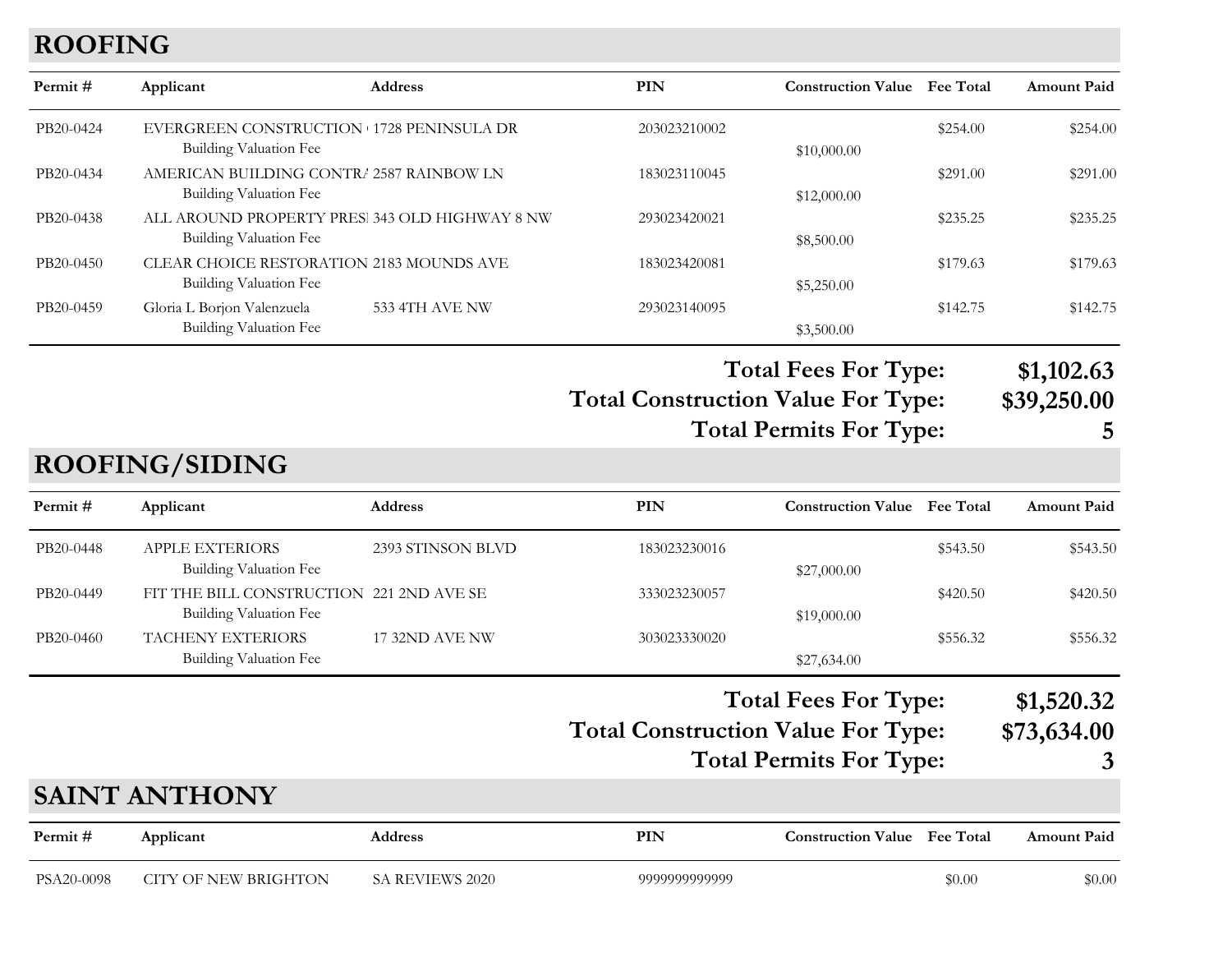| PSA20-0097 | CITY OF NEW BRIGHTON | <b>SA REVIEWS 2020</b> | 9999999999999 | \$0.00 | \$0.00 |
|------------|----------------------|------------------------|---------------|--------|--------|
| PSA20-0102 | CITY OF NEW BRIGHTON | <b>SA REVIEWS 2020</b> | 9999999999999 | \$0.00 | \$0.00 |
| PSA20-0099 | CITY OF NEW BRIGHTON | <b>SA REVIEWS 2020</b> | 9999999999999 | \$0.00 | \$0.00 |
| PSA20-0101 | CITY OF NEW BRIGHTON | <b>SA REVIEWS 2020</b> | 9999999999999 | \$0.00 | \$0.00 |
| PSA20-0104 | CITY OF NEW BRIGHTON | <b>SA REVIEWS 2020</b> | 9999999999999 | \$0.00 | \$0.00 |
| PSA20-0100 | CITY OF NEW BRIGHTON | <b>SA REVIEWS 2020</b> | 9999999999999 | \$0.00 | \$0.00 |
| PSA20-0103 | CITY OF NEW BRIGHTON | <b>SA REVIEWS 2020</b> | 9999999999999 | \$0.00 | \$0.00 |
| PSA20-0105 | CITY OF NEW BRIGHTON | <b>SA REVIEWS 2020</b> | 9999999999999 | \$0.00 | \$0.00 |
|            |                      |                        |               |        |        |

# **Total Fees For Type: \$0.00**

**Total Construction Value For Type: \$ Total Permits For Type: 9**

#### **SEWER & WATER**

| Permit #   | Applicant                                  | <b>Address</b>        | <b>PIN</b>   | <b>Construction Value</b> Fee Total | <b>Amount Paid</b> |
|------------|--------------------------------------------|-----------------------|--------------|-------------------------------------|--------------------|
| PSW20-0055 | NOAH ACQUISITIONS LLC                      | 703 REDWOOD LN        | 303023210007 | \$93.00                             | \$93.00            |
| PSW20-0056 | BONFE'S PLUMBING, HEATING 127 15TH AVE NW  |                       | 293023330037 | \$93.00                             | \$93.00            |
| PSW20-0057 | <b>T&amp;T DIRTWORKS</b>                   | 2082 CEDAR DR         | 183023120066 | \$17.00                             | \$17.00            |
| PSW20-0058 | TWIN CITIES SEWER & WATER 1589 26TH AVE NW |                       | 193023240003 | \$93.00                             | \$93.00            |
| PSW20-0061 | <b>GROUND TECH</b>                         | 649 VILLAGE DR        | 293023130214 | \$17.00                             | \$17.00            |
| PSW20-0064 | <b>GROUND TECH</b>                         | <b>653 VILLAGE DR</b> | 293023130213 | \$17.00                             | \$17.00            |
| PSW20-0060 | <b>GROUND TECH</b>                         | 657 VILLAGE DR        | 293023130212 | \$17.00                             | \$17.00            |
| PSW20-0062 | <b>GROUND TECH</b>                         | <b>661 VILLAGE DR</b> | 293023130211 | \$17.00                             | \$17.00            |
| PSW20-0059 | <b>GROUND TECH</b>                         | <b>665 VILLAGE DR</b> | 293023130210 | \$17.00                             | \$17.00            |
| PSW20-0063 | <b>GROUND TECH</b>                         | 645 VILLAGE DR        | 293023130215 | \$17.00                             | \$17.00            |

**Total Fees For Type: \$398.00**

**Total Construction Value For Type: \$**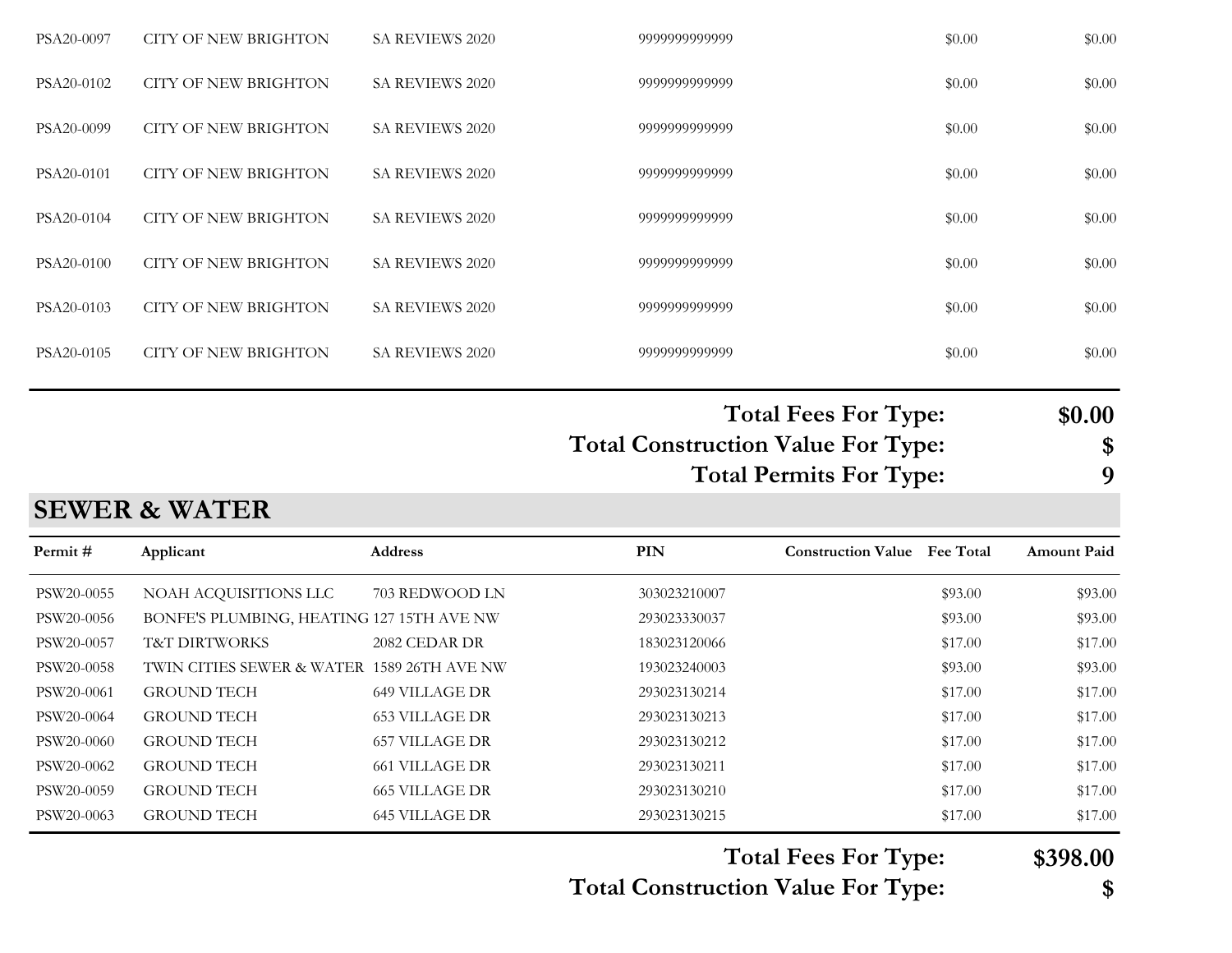**Total Permits For Type: 10**

## **SIDING**

| Permit#      | Applicant                                                                | Address           | PIN                                                                                                        | <b>Construction Value Fee Total</b> |          | <b>Amount Paid</b>             |
|--------------|--------------------------------------------------------------------------|-------------------|------------------------------------------------------------------------------------------------------------|-------------------------------------|----------|--------------------------------|
| PB20-0423    | PETER ANDERSON FABIAN<br><b>Building Valuation Fee</b>                   | 2665 15TH ST NW   | 193023240067                                                                                               | \$12,000.00                         | \$291.00 | \$291.00                       |
| PB20-0422    | <b>EXTERIOR ENHANCEMENTS II 348 1ST AVE SE</b><br>Building Valuation Fee |                   | 333023230105                                                                                               | \$14,000.00                         | \$328.00 | \$328.00                       |
| PB20-0443    | <b>TRINITY EXTERIORS</b><br><b>Building Valuation Fee</b>                | 1104 PIKE LAKE DR | 193023440033                                                                                               | \$3,500.00                          | \$142.75 | \$142.75                       |
| PB20-0447    | MINNESOTA RUSCO INC<br><b>Building Valuation Fee</b>                     | 2351 17TH AVE NW  | 183023140013                                                                                               | \$35,568.00                         | \$660.28 | \$660.28                       |
|              |                                                                          |                   | <b>Total Fees For Type:</b><br><b>Total Construction Value For Type:</b><br><b>Total Permits For Type:</b> |                                     |          | \$1,422.03<br>\$65,068.00<br>4 |
| <b>SOLAR</b> |                                                                          |                   |                                                                                                            |                                     |          |                                |
| Permit#      | Applicant                                                                | Address           | <b>PIN</b>                                                                                                 | <b>Construction Value</b> Fee Total |          | <b>Amount Paid</b>             |
| PBR20-0257   | <b>SOLCIUS LLC</b>                                                       | 1711 LONGVIEW DR  | 183023140049                                                                                               |                                     | \$118.00 | \$118.00                       |
|              |                                                                          |                   | <b>Total Fees For Type:</b><br><b>Total Construction Value For Type:</b><br><b>Total Permits For Type:</b> |                                     |          | \$118.00<br>\$                 |
|              |                                                                          |                   |                                                                                                            |                                     |          |                                |

**WATER HEATER**

| Permit #  | Applicant                                  | <b>Address</b>     | PIN          | <b>Construction Value</b> Fee Total |         | <b>Amount Paid</b> |
|-----------|--------------------------------------------|--------------------|--------------|-------------------------------------|---------|--------------------|
| PP20-0303 | PRONTO HEATING AND AIR                     | 2868 LAKE DIANE CT | 183023340052 |                                     | \$70.50 | \$70.50            |
| PP20-0305 | <b>CHAMPION PLUMBING</b>                   | 1960 18TH ST NW    | 183023440065 |                                     | \$70.50 | \$70.50            |
| PP20-0309 | SEDGWICK HEATING & AC CO 3171 INNSBRUCK DR |                    | 193023320045 |                                     | \$27.50 | \$27.50            |
| PP20-0314 | CHAMPION PLUMBING                          | 3139 INNSBRUCK DR  | 193023320044 |                                     | \$70.50 | \$70.50            |
| PP20-0316 | METRO HEATING & COOLING 771 EMERALD DR     |                    | 293023220014 |                                     | \$70.50 | \$70.50            |
| PP20-0317 | TERRY OVERACKER PLUMBIN( 1271 ROBIN LN     |                    | 193023420012 |                                     | \$70.50 | \$70.50            |
| PP20-0315 | CHAMPION PLUMBING                          | 1901 14TH ST NW    | 193023410046 |                                     | \$70.50 | \$70.50            |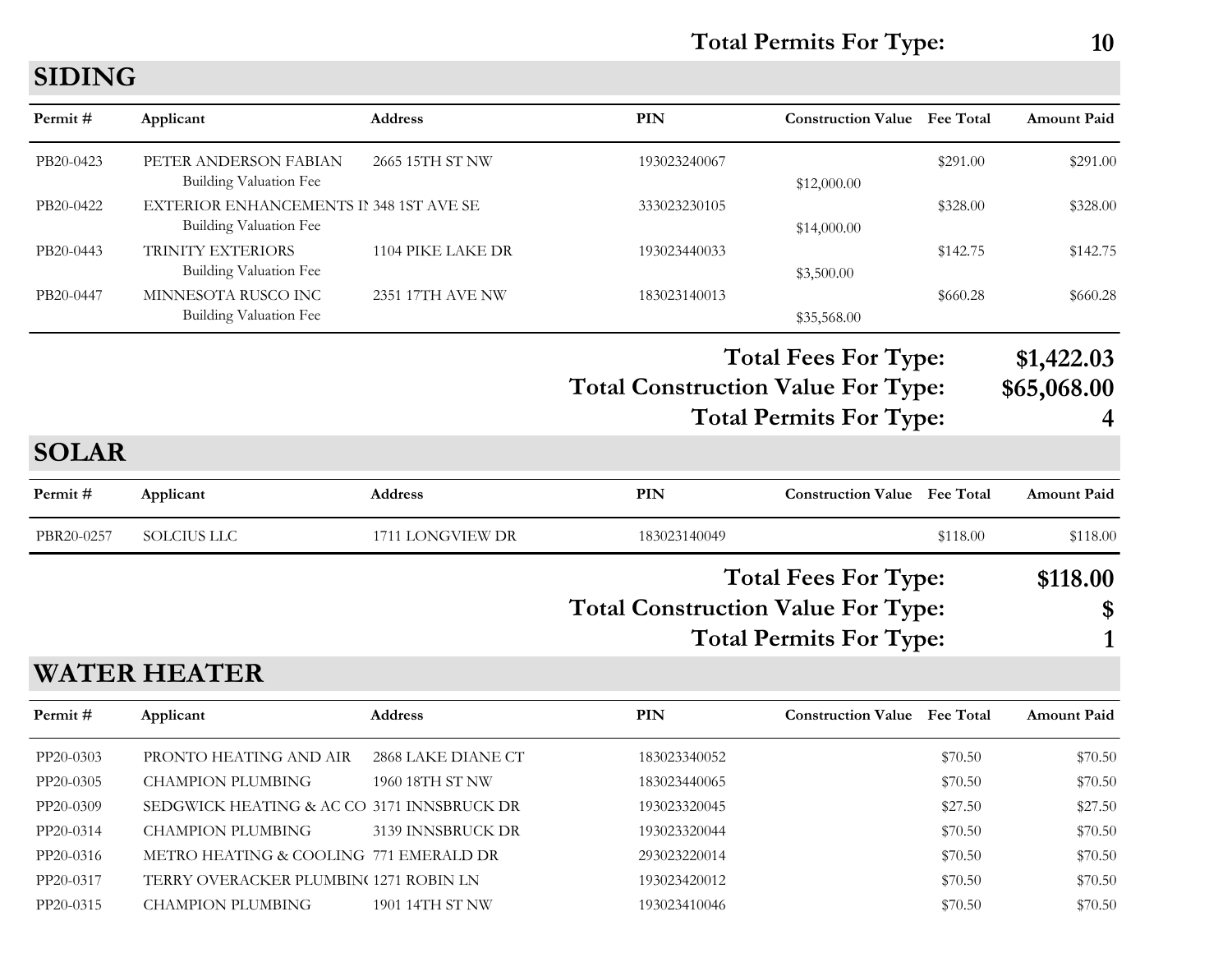| PP20-0311 | METRO HEATING & COOLING 1215 PECKS WOODS DR |                       | 193023330155 | \$70.50 | \$70.50 |
|-----------|---------------------------------------------|-----------------------|--------------|---------|---------|
| PP20-0320 | BONFE'S PLUMBING, HEATING 1532 15TH ST NW   |                       | 203023230052 | \$70.50 | \$70.50 |
| PP20-0321 | HERO PLUMBING HEATING & 255 WINDSOR LN      |                       | 313023130028 | \$70.50 | \$70.50 |
| PP20-0322 | ECOWATER                                    | 2083 PLEASANT VIEW DR | 183023320042 | \$70.50 | \$70.50 |
| PP20-0324 | ERICKSON PLBG, HTG & COOL 1443 ROSEWOOD CT  |                       | 203023230082 | \$70.50 | \$70.50 |

#### **Total Fees For Type: \$803.00**

#### **Total Construction Value For Type: \$ Total Permits For Type: 12**

## **WINDOWS/DOORS**

| Permit #  | Applicant                                                                | <b>Address</b>   | <b>PIN</b>   | <b>Construction Value</b> Fee Total |          | <b>Amount Paid</b> |
|-----------|--------------------------------------------------------------------------|------------------|--------------|-------------------------------------|----------|--------------------|
| PB20-0425 | PELLA NORTHLAND<br>Building Valuation Fee                                | 1784 CANYON LN   | 303023410096 | \$20,206.00                         | \$457.10 | \$457.10           |
| PB20-0432 | NEW WINDOWS FOR AMERICA 107 WINDSOR LN<br>Building Valuation Fee         |                  | 313023120055 | \$5,210.00                          | \$179.61 | \$179.61           |
| PB20-0431 | NEW WINDOWS FOR AMERICA 154 WINDSOR LN<br>Building Valuation Fee         |                  | 313023120033 | \$3,041.00                          | \$142.52 | \$142.52           |
| PB20-0430 | NEW WINDOWS FOR AMERICA 521 11TH AVE NW<br>Building Valuation Fee        |                  | 293023240094 | \$2,580.00                          | \$124.29 | \$124.29           |
| PB20-0429 | NEW WINDOWS FOR AMERICA 2831 FOREST DALE RD<br>Building Valuation Fee    |                  | 303023240041 | \$6,355.00                          | \$198.18 | \$198.18           |
| PB20-0427 | NEW WINDOWS FOR AMERICA 533 4TH AVE NW<br>Building Valuation Fee         |                  | 293023140095 | \$11,005.00                         | \$290.50 | \$290.50           |
| PB20-0426 | NEW WINDOWS FOR AMERICA 804 TORCHWOOD CT<br>Building Valuation Fee       |                  | 303023220043 | \$16,884.00                         | \$383.44 | \$383.44           |
| PB20-0428 | PELLA NORTHLAND<br>Building Valuation Fee                                | 790 6TH AVE NW   | 293023120061 | \$4,902.00                          | \$161.45 | \$161.45           |
| PB20-0433 | PELLA NORTHLAND<br>Building Valuation Fee                                | 770 TORCHWOOD DR | 303023220014 | \$4,551.00                          | \$161.28 | \$161.28           |
| PB20-0435 | <b>CREW2 INC</b><br>Building Valuation Fee                               | 1899 20TH AVE NW | 183023440055 | \$1,889.00                          | \$105.94 | \$105.94           |
| PB20-0437 | <b>CREW2 INC</b><br>Building Valuation Fee                               | 1172 HIGHVIEW DR | 193023440056 | \$1,110.00                          | \$105.56 | \$105.56           |
| PB20-0436 | WINDOW WORLD TWIN CITIES 2381 7TH ST NW<br><b>Building Valuation Fee</b> |                  | 303023130017 | \$22,990.00                         | \$494.50 | \$494.50           |
| PB20-0440 | RENEWAL BY ANDERSEN LLC 2233 INCA LN                                     |                  | 303023420037 |                                     | \$346.43 | \$346.43           |